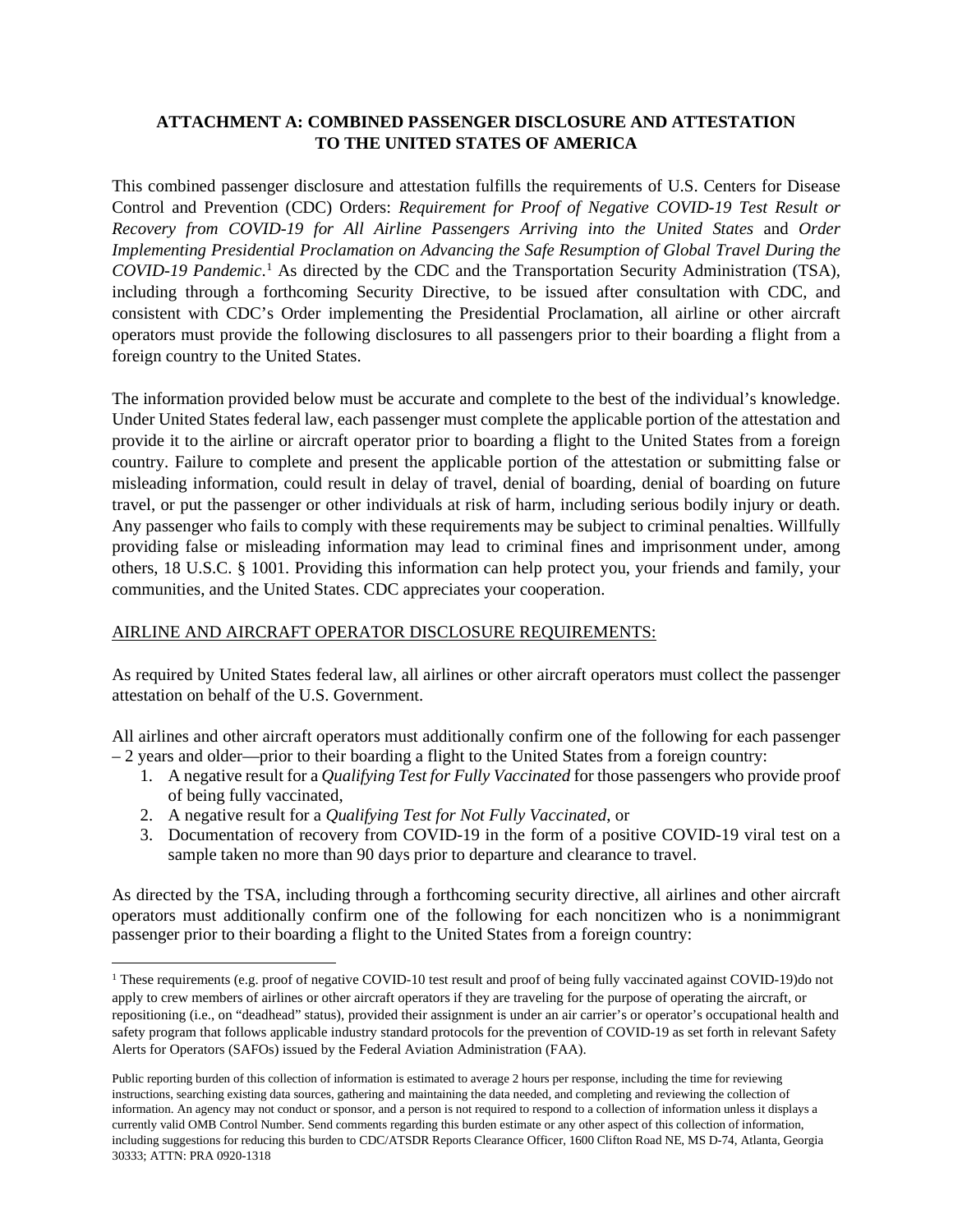- 1. Proof of being *Fully Vaccinated Against COVID-19*
- 2. Proof of being excepted from the requirement to be *Fully Vaccinated Against COVID-19*.

#### **SECTION 1:**

## **Passenger Attestation Requirement Relating to Proof of Negative COVID-19 Test Result or Recovery from COVID-19**

#### **TO BE COMPLETED BY ALL PASSENGERS**:

1. [ ] I attest that I am fully vaccinated against COVID-19 and have received a **negative** pre-departure test result for COVID-19. The test was a viral test that was conducted on a specimen collected from me no more than **3 days** before this flight's departure.

[ ] On behalf of [\_\_\_\_\_\_\_\_\_\_\_\_\_\_\_\_\_\_\_\_\_], I attest that this person is fully vaccinated against COVID-19 and received a **negative** pre-departure test result for COVID-19. The test was a viral test that was conducted on a specimen collected from the person no more than **3 days** before the flight's departure.

2. [ ] I attest that I am **not** fully vaccinated against COVID-19 and have received a **negative** pre-departure test result for COVID-19. The test was a viral test that was conducted on a specimen collected from me no more than **1 day** before the flight's departure.

[ ] On behalf of [\_\_\_\_\_\_\_\_\_\_\_\_\_\_\_\_\_\_\_\_\_], I attest that this person is **not** fully vaccinated against COVID-19 and has received a **negative** pre-departure test result for COVID-19. The test was a viral test that was conducted on a specimen collected from the person no more than **1 day** before the flight's departure.

3. [ ] I attest that I tested positive for COVID-19 and **have been cleared for travel** by a licensed healthcare provider or public health official. The test was a viral test that was conducted on a specimen collected from me no more than 90 days before the flight's departure.

[ ] On behalf of [\_\_\_\_\_\_\_\_\_\_\_], I attest that this person tested positive for COVID-19 and **has been cleared for travel** by a licensed healthcare provider or public health official. The test was a viral test that was conducted on a specimen collected from the person no more than 90 days before the flight's departure.

- 4. [ ] On behalf of [\_\_\_\_\_\_\_\_\_\_\_\_\_\_\_\_\_\_\_\_\_], I attest that this person is between 2 and 17 years of age, is not fully vaccinated against COVID-19, and received a **negative** pre-departure test result for COVID-19. The test was a viral test that was conducted on a specimen collected from the person no more than **3 days** before the flight's departure and this person is traveling with a fully vaccinated parent(s) or guardian(s).
- 5. [ ] I attest that I have received a humanitarian or emergency exemption to the testing requirement or the documentation of recovery, as determined by CDC and documented by an official U.S. Government letter.

[ ] On behalf of [\_\_\_\_\_\_\_\_\_\_\_\_\_\_\_\_\_\_], I attest that this person has received a humanitarian or emergency exemption to the testing requirement or the documentation of recovery, as determined by CDC and documented by an official U.S. Government letter.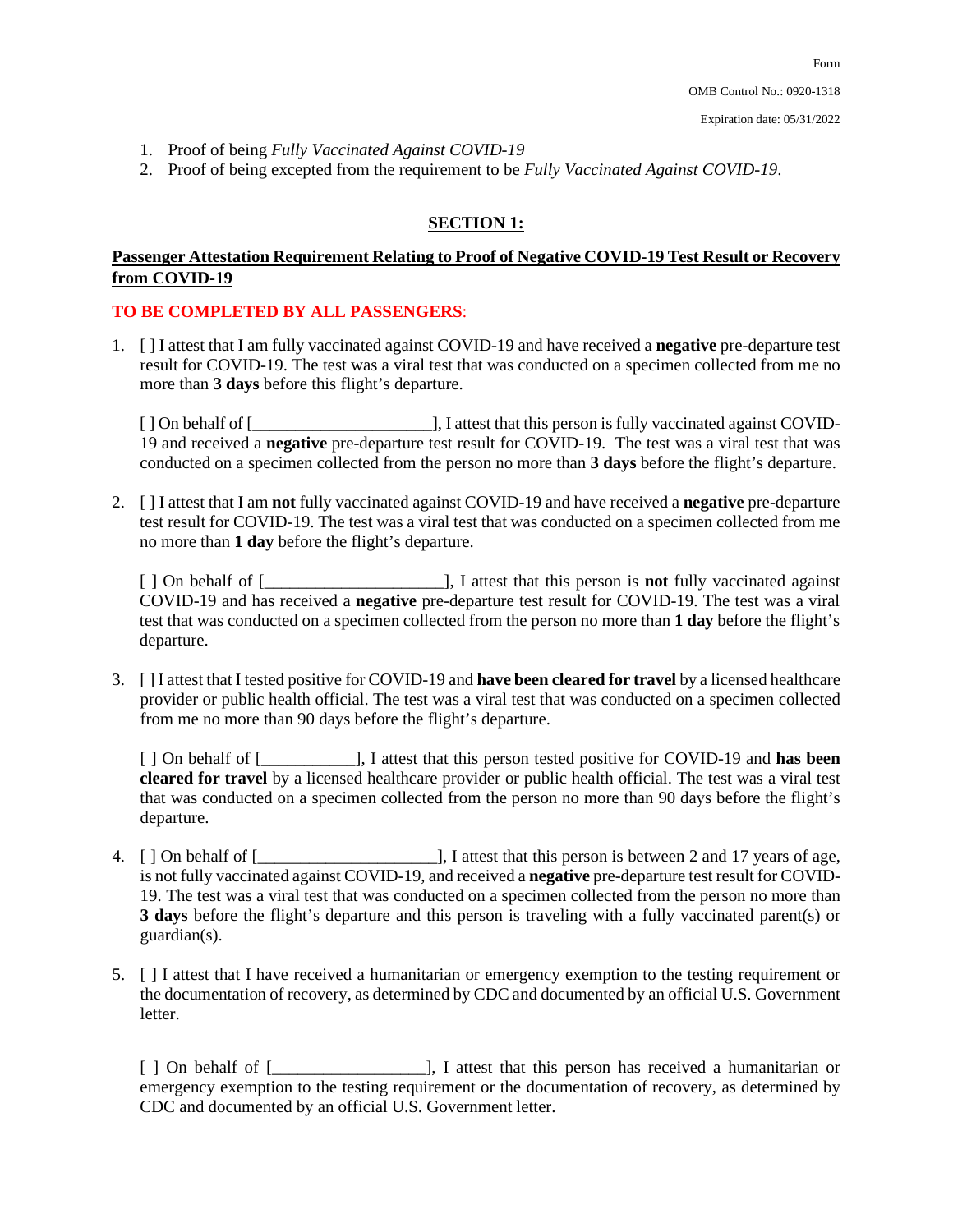## **SECTION 2:**

### **Passenger Attestation Requirement Relating to Presidential Proclamation on Advancing the Safe Resumption of Global Travel During the COVID-19 Pandemic**

# **TO BE COMPLETED BY EVERY COVERED INDIVIDUAL:[2](#page-2-0)**

1. [ ] I attest that I am **fully vaccinated** against COVID-19 (*sign the form to complete the Attestation*).

[ ] On behalf of [\_\_\_\_\_\_\_\_\_\_\_], I attest that this person is fully vaccinated against COVID-19 (*sign the form to complete the Attestation*).

- 2. [ ] I am **not fully vaccinated** and attest that I am **excepted** from the requirement to present *Proof of Being Fully Vaccinated Against COVID-19* based on one of the following *(check only one box, as applicable)*:
	- Diplomatic and Official Foreign Government Travel (*complete sections 3 and 5, unless as determined by CDC, these requirements cannot be completed consistent with the purposes of the official government travel, and sign the form to complete the Attestation*).
	- Child under 18 years of age (*complete section 4 and sign the form to complete the Attestation OR have parent/legal guardian complete section 4 and sign on behalf of a person under 18 years of age)*.
	- Participant in certain COVID-19 vaccine trials as determined by CDC (*complete section 4 and sign the form to complete the Attestation)*.
	- Medical contraindication to an accepted COVID-19 vaccine as determined by CDC (*complete section 3 and sign the form below to complete the Attestation)*.
	- $\Box$  Humanitarian or emergency exception as determined by CDC and documented by an official U.S. Government letter (*complete sections 3 and 5 below and sign the form to complete the Attestation).*
	- Valid nonimmigrant visa holder (excluding B-1 or B-2 visas) and citizen of a *Foreign Country with Limited COVID-19 Vaccine Availability* as determined by CDC (*complete sections 3 and 5 below and sign the form to complete the Attestation).*
	- □ Member of the U.S. Armed Forces or spouse or child (under 18 years of age) of a member of the U.S. Armed Forces (*sign the form to complete the Attestation*).
	- Sea crew member traveling pursuant to a C-1 and D nonimmigrant visa (*complete sections 3 and 5 below and sign the form to complete the Attestation)*.
	- $\Box$  Person whose entry is in the U.S. national interest as determined by the Secretary of State, the Secretary of Transportation, the Secretary of Homeland Security, or their designees (*complete sections 3 and 5 below and sign the form to complete the Attestation)*.

[ ] On behalf of [\_\_\_\_\_\_\_\_\_\_\_], I attest that this person is **excepted** from the requirement to present *Proof of Being Fully Vaccinated Against COVID-19* based on one of the following *(check only one box, as applicable)*:

<span id="page-2-0"></span><sup>&</sup>lt;sup>2</sup> This means any passenger covered by the Proclamation and this Order: a noncitizen (other than a U.S. lawful permanent resident or U.S. national) who is a nonimmigrant seeking to enter the United States by air travel. This term does not apply to crew members of airlines or other aircraft operators if such crewmembers and operators adhere to all industry standard protocols for the prevention of COVID-19, as set forth in relevant guidance for crewmember health issued by the CDC or by the Federal Aviation Administration in coordination with the CDC.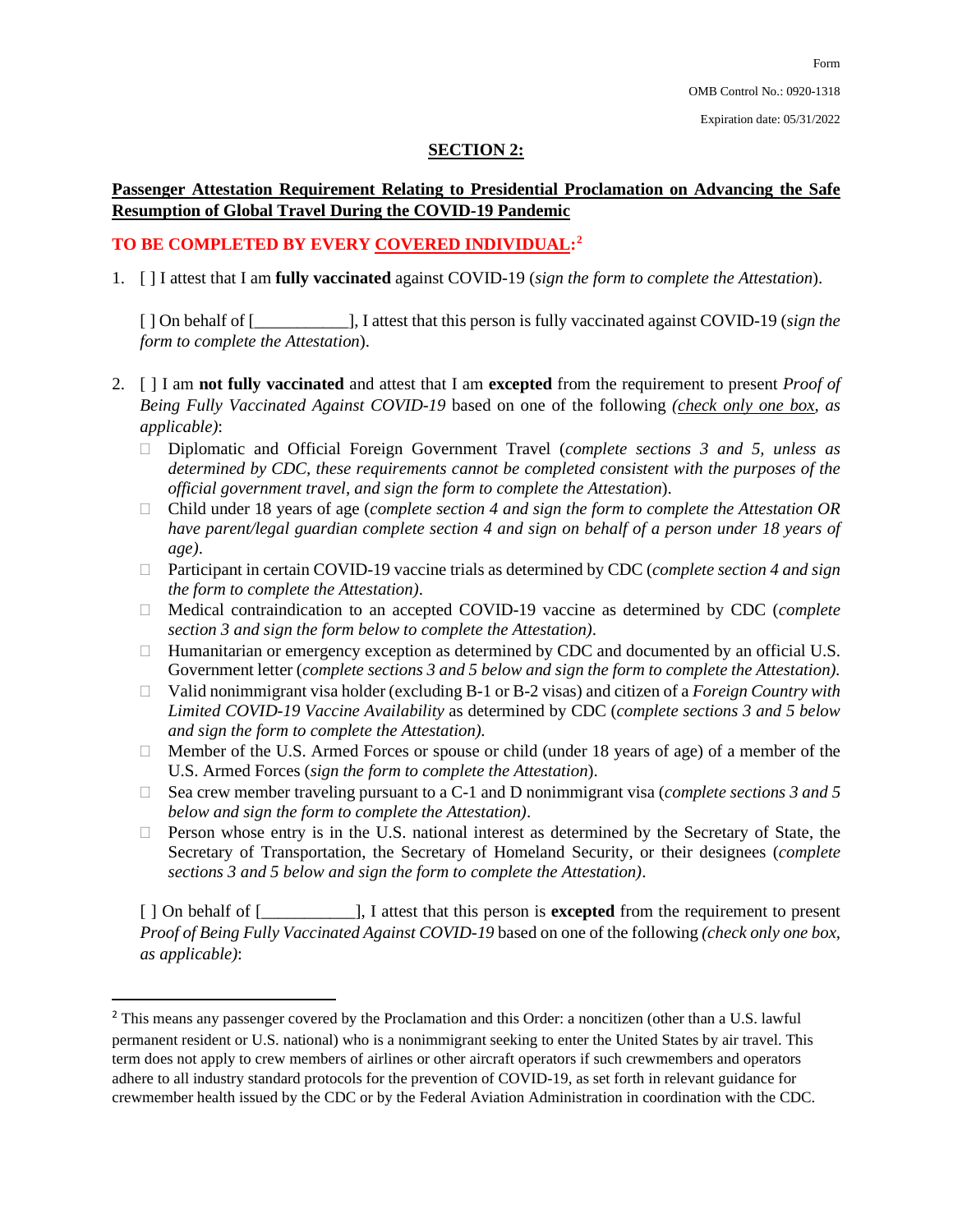Form

- Diplomatic and Official Foreign Government Travel (*complete sections 3 and 5, unless as determined by CDC, these requirements cannot be completed consistent with the purposes of the official government travel, and sign the form to complete the Attestation*).
- Child under 18 years of age (*complete section 4 and sign the form to complete the Attestation)*.
- Participant in certain COVID-19 vaccine trials as determined by CDC (*complete section 4 and sign the form to complete the Attestation)*.
- Medical contraindication to an accepted COVID-19 vaccine as determined by CDC (*complete section 3 and sign the form below to complete the Attestation)*.
- $\Box$  Humanitarian and emergency exception as determined by CDC and documented by an official U.S. Government letter (*complete sections 3 and 5 below and sign the form to complete the Attestation).*
- Valid nonimmigrant visa holder (excluding B-1 or B-2 visas) and citizen of a *Foreign Country with Limited COVID-19 Vaccine Availability* as determined by CDC (*complete sections 3 and 5 below and sign the form to complete the Attestation).*
- □ Member of the U.S. Armed Forces or spouse or child (under 18 years of age) of a member of the U.S. Armed Forces *(sign the form to complete the Attestation*).
- Sea crew member traveling pursuant to a C-1 and D nonimmigrant visa (*complete sections 3 and 5 below and sign the form to complete the Attestation)*.
- $\Box$  Person whose entry is in the U.S. national interest as determined by the Secretary of State, the Secretary of Transportation, the Secretary of Homeland Security, or their designees (*complete sections 3 and 5 below and sign the form to complete the Attestation)*.
- 3. [ ] I attest that I have made the following arrangements (*must check all boxes*).
	- $\Box$  To be tested with a COVID-19 viral test 3-5 days after arriving in the United States, unless I have documentation of having recovered from COVID-19 in the past 90 days;
	- $\Box$  To self-quarantine for a full 7 days, even if the test result to my post-arrival viral test is negative, unless I have documentation of having recovered from COVID-19 in the past 90 days; and
	- $\Box$  To self-isolate if the result of the post-arrival viral test is positive or if I develop COVID-19 symptoms.

[ ] On behalf of [\_\_\_\_\_\_\_\_\_\_\_], I attest that such person is **excepted** from the requirement to present *Proof of Being Fully Vaccinated Against COVID-19* and has made or has had the following arrangements made on their behalf (*must check all boxes*).

- $\Box$  Testing with a COVID-19 viral test 3-5 days after arriving in the United States, unless such person has documentation of having recovered from COVID-19 in the past 90 days;
- $\Box$  Self-quarantine for a full 7 days, even if the test result to the person's post-arrival viral test is negative, unless such person has documentation of having recovered from COVID-19 in the past 90 days; and
- $\Box$  Self-isolation if the result of the person's post-arrival viral test is positive or if the person develops COVID-19 symptoms.
- 4. [ ] I attest that I have made the following arrangements (*must check all boxes*).
	- $\Box$  To be tested with a COVID-19 viral test 3-5 days after arriving in the United States, unless I have documentation of having recovered from COVID-19 in the past 90 days; and
	- $\Box$  To self-isolate if the result of the post-arrival viral test is positive or if I develop COVID-19 symptoms.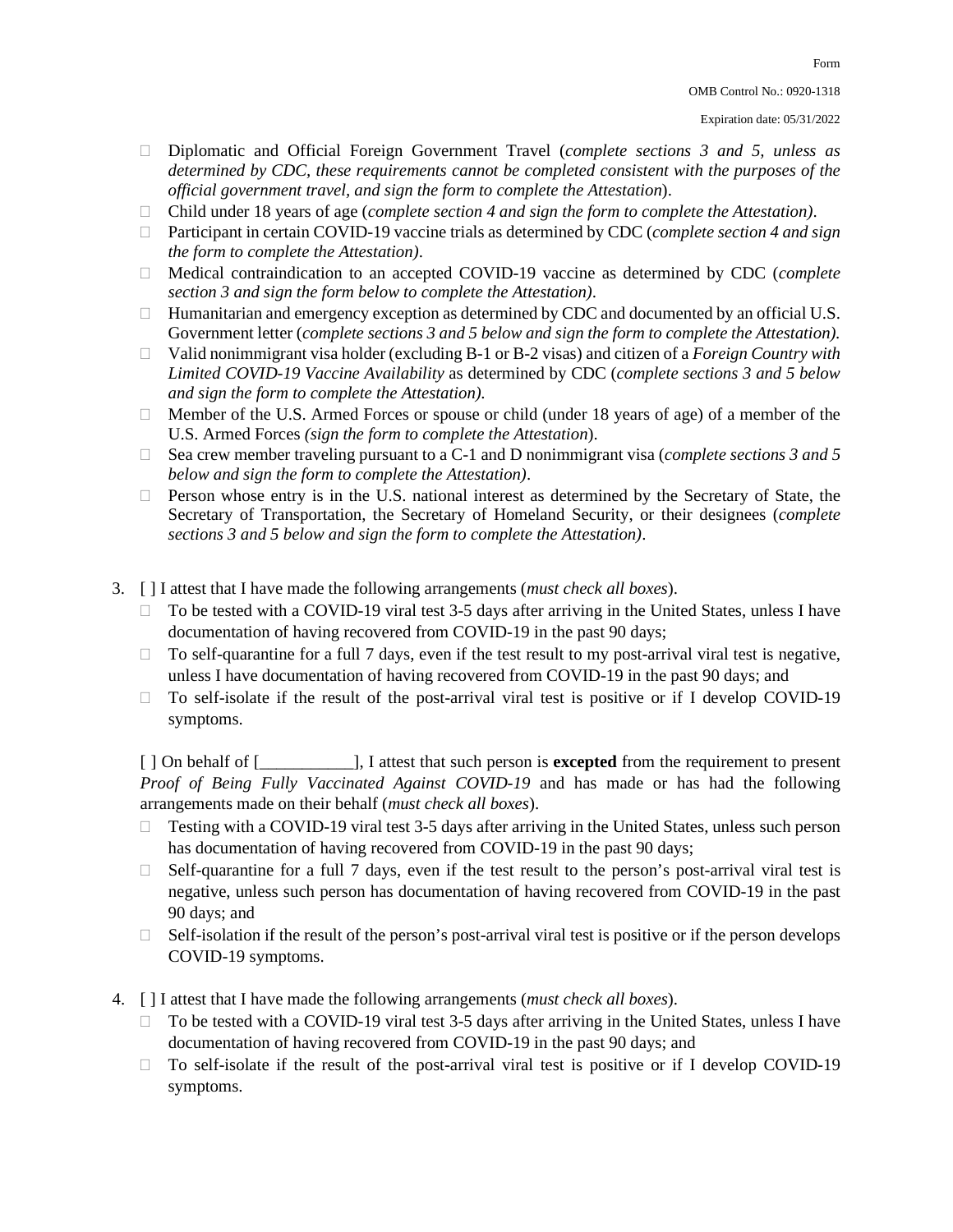[ ] On behalf of [\_\_\_\_\_\_\_\_\_\_\_], I attest that such person is **excepted** from the requirement to present *Proof of Being Fully Vaccinated Against COVID-19* and has made or has had the following arrangements made on their behalf (*must check all boxes*).

- $\Box$  Testing with a COVID-19 viral test 3-5 days after arriving in the United States, unless such person has documentation of having recovered from COVID-19 in the past 90 days; and
- $\Box$  Self-isolation if the result of the person's post-arrival viral test is positive or if the person develops COVID-19 symptoms.
- 5. Do you, or the person you are attesting on behalf of, intend to stay in the United States for more than 60 days?
	- YES (*complete statement below and then sign form*)
	- NO *(skip statement below and sign form)*

[ ] If YES, I attest that I agree to be vaccinated and have arranged to become fully vaccinated against COVID-19 within 60 days of arriving in the United States, or as soon thereafter as is medically appropriate.

[] If YES, on behalf of [\_\_\_\_\_\_\_\_\_\_], I attest that such person agrees to be vaccinated and has arranged to become fully vaccinated against COVID-19 within 60 days of arriving in the United States, or as soon as thereafter as is medically appropriate.

Signature

Date